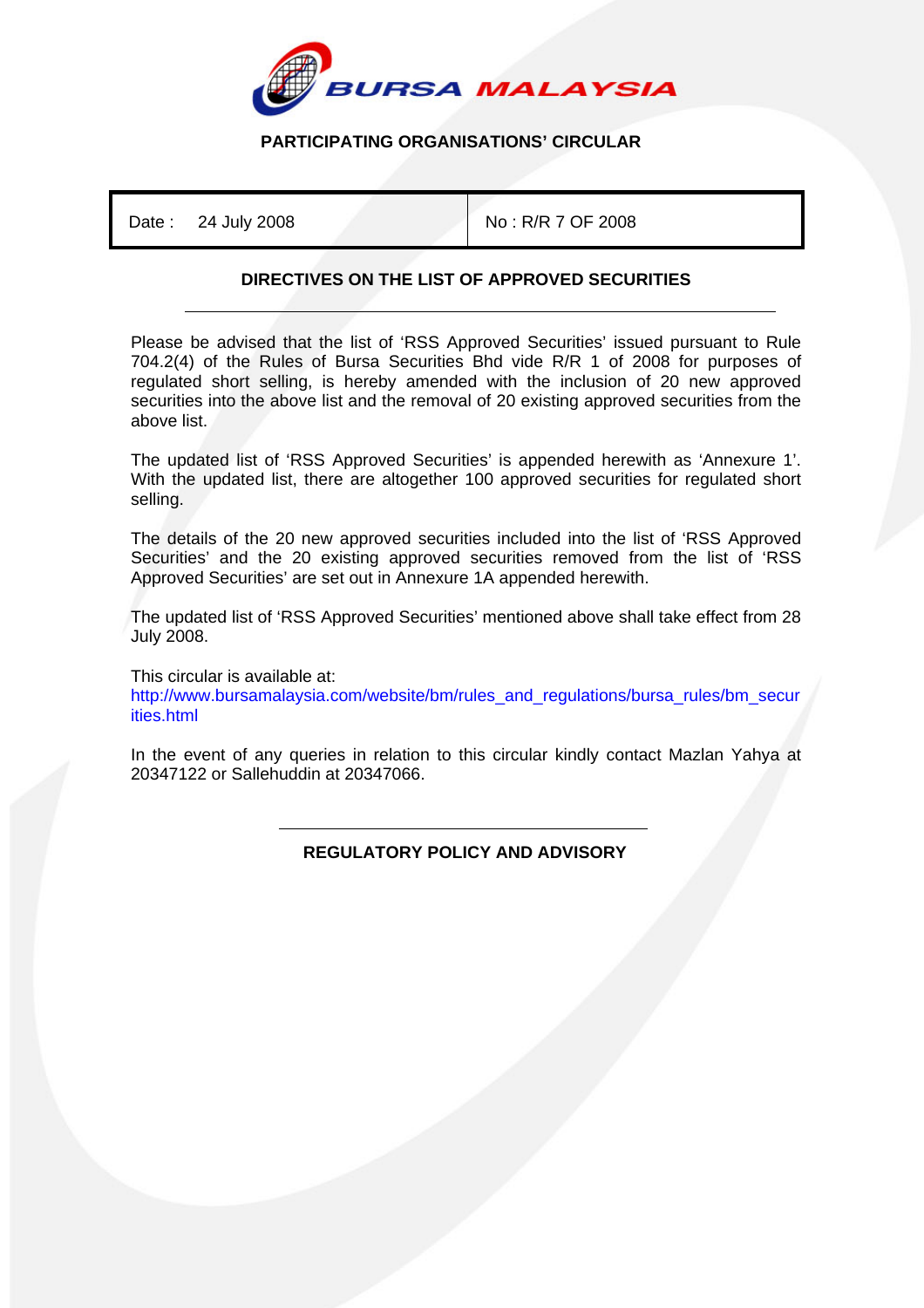|  | Annexure 1 |  |
|--|------------|--|
|--|------------|--|

| <b>RSS APPROVED SECURITIES</b> |                   |                                                             |
|--------------------------------|-------------------|-------------------------------------------------------------|
| <b>No</b>                      | <b>STOCK CODE</b> | <b>STOCK LONG NAME</b>                                      |
| $\mathbf{1}$                   | 5185              | AFFIN HOLDINGS BHD                                          |
| 2                              | 5099              | AIRASIA BHD                                                 |
| 3                              | 2488              | ALLIANCE FINANCIAL GROUP BHD                                |
| 4                              | 1015              | AMMB HOLDINGS BHD                                           |
| 5                              | 6556              | ANN JOO RESOURCES BHD                                       |
| 6                              | 2291              | ASIATIC DEVELOPMENT BHD                                     |
| 7                              | 5076              | ASTRO ALL ASIA NETWORKS PLC                                 |
| 8                              | 1473              | BANDAR RAYA DEVELOPMENTS BHD                                |
| 9                              | 3395              | BERJAYA CORPORATION BHD                                     |
| 10                             | 4219              | BERJAYA LAND BHD                                            |
| 11                             | 1562              | BERJAYA SPORTS TOTO BHD                                     |
| 12                             | 8133              | <b>BOUSTEAD HEAVY INDUSTRIES CORP BHD</b>                   |
| 13                             | 2771              | <b>BOUSTEAD HOLDINGS BHD</b>                                |
| 14                             | 1023              | BUMIPUTRA-COMMERCE HOLDINGS BHD                             |
| 15                             | 1818              | BURSA MALAYSIA BHD                                          |
| 16                             | 7277              | <b>DIALOG GROUP BHD</b>                                     |
| 17                             | 1619              | DRB-HICOM BHD                                               |
| 18                             | 3468              | <b>E&amp;O PROPERTY DEVELOPMENT BHD</b>                     |
| 19                             | 2143              | ECM LIBRA FINANCIAL GRP BHD                                 |
| 20                             | 5266              | EON CAPITAL BHD                                             |
| 21                             | 5101              | EVERGREEN FIBREBOARD BHD                                    |
| 22                             | 5398              | GAMUDA BHD                                                  |
| 23                             | 3182              | <b>GENTING BHD</b>                                          |
| 24                             | 3034              | HAP SENG CONSOLIDATED BHD                                   |
| 25                             | 5138              | HAP SENG PLANTATIONS HOLDINGS BHD                           |
| 26                             | 5072              | <b>HIAP TECK VENTURE BHD</b>                                |
| 27                             | 5819              | HONG LEONG BANK BHD                                         |
| 28                             | 7013              | <b>HUBLINE BHD</b>                                          |
| 29                             | 1597              | <b>IGB CORPORATION BHD</b>                                  |
| $30\,$                         | 3336              | IJM CORPORATION BHD                                         |
| 31                             | 2216              | IJM PLANTATIONS BHD                                         |
| 32                             | 1961              | <b>IOI CORPORATION BHD</b>                                  |
| 33                             | 3522              | KIAN JOO CAN FACTORY BHD                                    |
| 34                             | 5060              | KINSTEEL BHD                                                |
| 35                             | 5089              | KLCC PROPERTY HOLDINGS BHD                                  |
| 36                             | 7164              | KNM GROUP BHD                                               |
| 37                             | 2445              | KUALA LUMPUR KEPONG BHD                                     |
| 38                             | 2003              | KULIM (M) BHD                                               |
| 39                             | 5843              | KUMPULAN PERANGSANG SELANGOR BHD                            |
| 40                             | 3794              | LAFARGE MALAYAN CEMENT BHD                                  |
| 41                             | 1643              | LANDMARKS BHD                                               |
| 42                             | 3581              | LION CORPORATION BHD                                        |
| 43                             | 2887              | LION DIVERSIFIED HOLDINGS BHD                               |
| 44                             | 4235              | LION INDUSTRIES CORPORATION BHD                             |
| 45                             | 8583              | MAH SING GROUP BHD                                          |
| 46                             | 1155              | MALAYAN BANKING BHD                                         |
| 47<br>48                       | 3891              | MALAYAN UNITED INDUSTRIES BHD                               |
| 49                             | 3786<br>5077      | MALAYSIAN AIRLINE SYSTEM BHD<br>MALAYSIAN BULK CARRIERS BHD |
| 50                             | 1651              | MALAYSIAN RESOURCES CORPORATION BHD                         |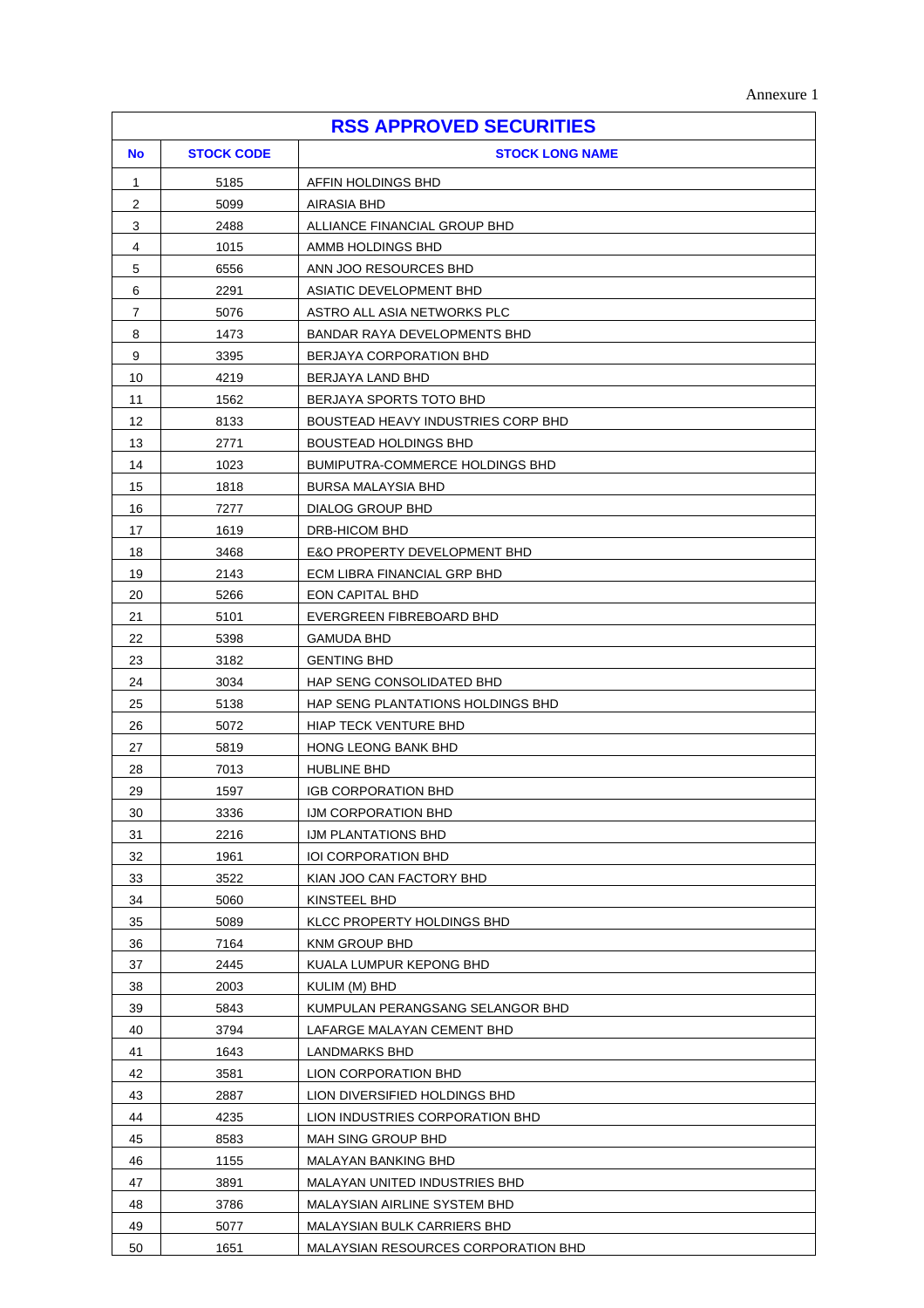|  | Annexure 1 |  |
|--|------------|--|
|--|------------|--|

| <b>RSS APPROVED SECURITIES</b> |                   |                                                 |
|--------------------------------|-------------------|-------------------------------------------------|
| <b>No</b>                      | <b>STOCK CODE</b> | <b>STOCK LONG NAME</b>                          |
| 51                             | 4502              | <b>MEDIA PRIMA BHD</b>                          |
| 52                             | 3816              | MISC BHD (incl. MISC-F)                         |
| 53                             | 9768              | MTD INFRAPERDANA BHD                            |
| 54                             | 5703              | MUHIBBAH ENGINEERING (M) BHD                    |
| 55                             | 3905              | MULPHA INTERNATIONAL BHD                        |
| 56                             | 3859              | MULTI-PURPOSE HOLDINGS BHD                      |
| 57                             | 5073              | NAIM CENDERA HOLDINGS BHD                       |
| 58                             | 5053              | OSK HOLDINGS BHD                                |
| 59                             | 5657              | PARKSON HOLDINGS BHD                            |
| 60                             | 7108              | PETRA PERDANA BHD                               |
| 61                             | 5052              | PLUS EXPRESSWAYS BHD                            |
| 62                             | 4634              | POS MALAYSIA BHD                                |
| 63                             | 4065              | PPB GROUP BHD                                   |
| 64                             | 5304              | PROTON HOLDINGS BHD                             |
| 65                             | 1295              | PUBLIC BANK BHD (incl. Public Bank-F)           |
| 66                             | 6807              | PUNCAK NIAGA HOLDINGS BHD                       |
| 67                             | 5030              | RANHILL BHD                                     |
| 68                             | 5215              | RB LAND HOLDINGS BHD                            |
| 69                             | 4715              | RESORTS WORLD BHD                               |
| 70                             | 1066              | RHB CAPITAL BHD                                 |
| 71                             | 8575              | SAPURACREST PETROLEUM BHD                       |
| 72                             | 2356              | SARAWAK ENERGY BERHAD                           |
| 73                             | 7158              | <b>SCOMI GROUP BHD</b>                          |
| 74                             | 4197              | SIME DARBY BHD                                  |
| 75                             | 2739              | SINO HUA-AN INTERNATIONAL BHD                   |
| 76                             | 8664              | SP SETIA BHD                                    |
| 77                             | 6084              | STAR PUBLICATIONS (M) BHD                       |
| 78                             | 6165              | SUNRISE BHD                                     |
| 79                             | 4308              | SUNWAY HOLDINGS BHD                             |
| 80                             | 6521              | SURIA CAPITAL HOLDINGS BHD                      |
| 81                             | 4898              | TA ENTERPRISE BHD                               |
| 82                             | 4405              | TAN CHONG MOTOR HOLDINGS BHD                    |
| 83                             | 4863              | TELEKOM MALAYSIA BHD                            |
| 84                             | 5347              | TENAGA NASIONAL BHD                             |
| 85                             | 5031              | TIME DOTCOM BHD                                 |
| 86                             | 5103              | TITAN CHEMICALS CORP. BHD                       |
| 87                             | 4804              | TRADEWINDS CORPORATION BHD<br>UBG BHD           |
| 88<br>89                       | 6831<br>4855      |                                                 |
| 90                             | 1775              | <b>UEM BUILDERS BHD</b><br><b>UEM WORLD BHD</b> |
| 91                             | 4588              | UMW HOLDINGS BHD                                |
| 92                             | 5019              | UNICO-DESA PLANTATIONS BHD                      |
| 93                             | 5005              | UNISEM (M) BHD                                  |
| 94                             | 5142              | WAH SEONG CORPORATION BHD                       |
| 95                             | 9679              | <b>WCT BHD</b>                                  |
| 96                             | 3158              | YNH PROPERTY BHD                                |
| 97                             | 4677              | YTL CORPORATION BHD                             |
| 98                             | 2577              | YTL LAND & DEVELOPMENT BHD                      |
| 99                             | 6742              | YTL POWER INTERNATIONAL BHD                     |
| 100                            | 2283              | <b>ZELAN BHD</b>                                |